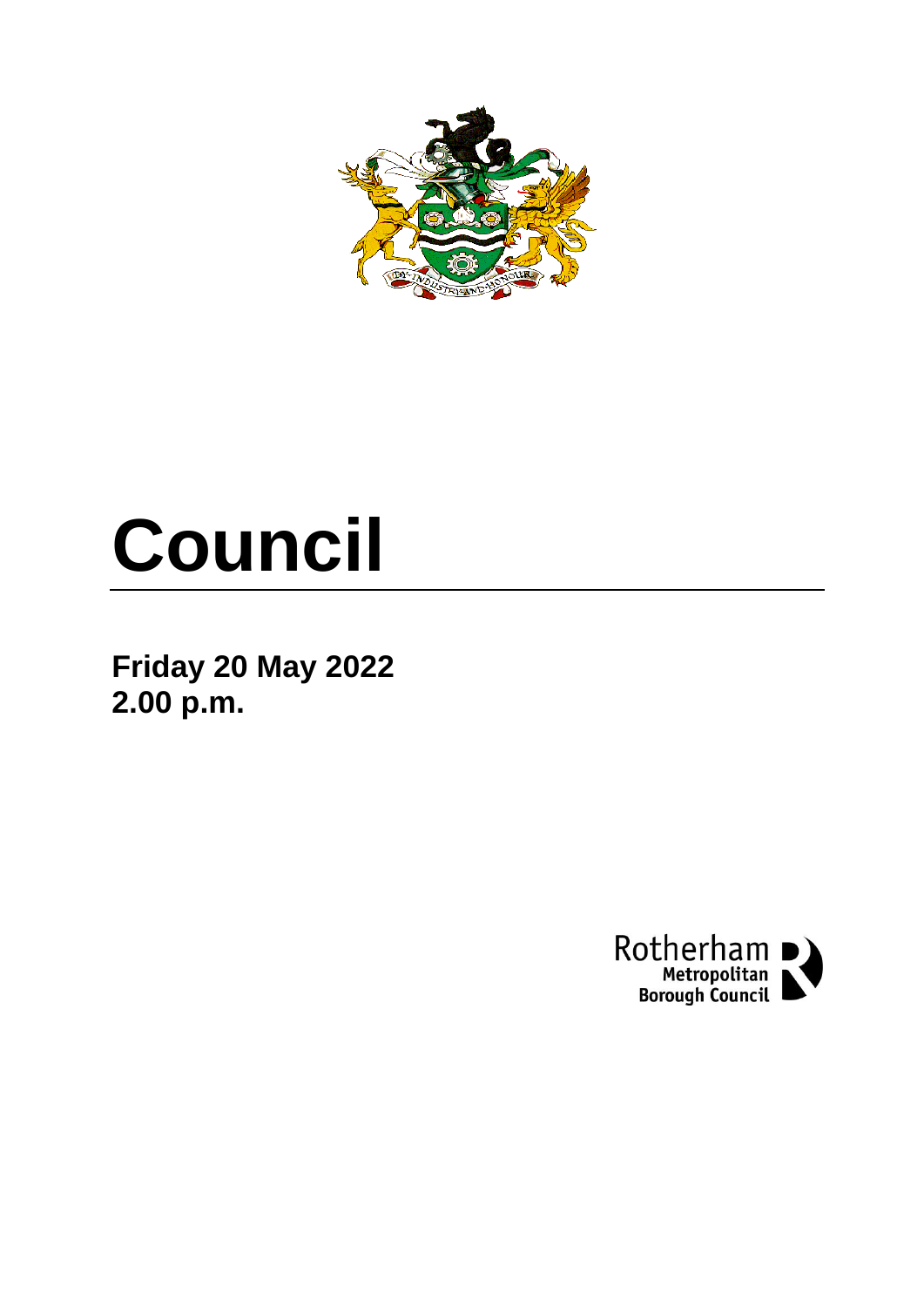## **WELCOME TO TODAY'S MEETING**

### **GUIDANCE FOR THE PUBLIC**

The Council is composed of 59 Councillors, who are democratically accountable to the residents of their ward.

The Council Meeting is chaired by the Mayor, who will ensure that its business can be carried out efficiently and with regard to respecting the rights and responsibilities of Councillors and the interests of the community.The Mayor is the Borough's first citizen and is treated with respect by the whole Council, as should visitors and member of the public.

All Councillors meet together as the Council. Here Councillors decide the Council's overall policies and set the budget each year. The Council appoints its Leader, Mayor and Deputy Mayor and at its Annual Meeting will appoint Councillors to serve on its committees.

Copies of the agenda and reports are available on the Council's website at [www.rotherham.gov.uk.](http://www.rotherham.gov.uk/) You may not be allowed to see some reports because they contain private information and these will be marked accordingly on the agenda.

Members of the public have the right to ask questions or submit petitions to Council meetings. A member of the public may ask one general question in person which must be received in writing to the Chief Executive by 10.00 a.m. on the Friday preceding a Council meeting on the following Wednesday and must not exceed sixty words in length. Questions can be emailed to [governance@rotherham.gov.uk](mailto:governance@rotherham.gov.uk)

Council meetings are recorded and streamed live or subsequently uploaded to the Council's website. At the start of the meeting the Mayor will confirm if the meeting is being filmed. You would need to confirm your wish not to be filmed to Democratic Services. Recording of the meeting by members of the public is also allowed.

Council meetings are open to the public, but occasionally the Council may have to discuss an item in private. If this occurs you will be asked to leave.

### **FACILITIES**

There are public toilets, one of which is designated disabled with full wheelchair access, with full lift access to all floors. Induction loop facilities are also available in the Council Chamber, John Smith Room and Committee Rooms 1 and 2.

Access for people with mobility difficulties can be obtained via the ramp at the main entrance to the Town Hall.

If you have any queries on this agenda, please contact:-

Contact:- Emma Hill, Head of Democratic Services [governance@rotherham.gov.uk](mailto:governance@rotherham.gov.uk)

Date of Publication:- **12 May 2022**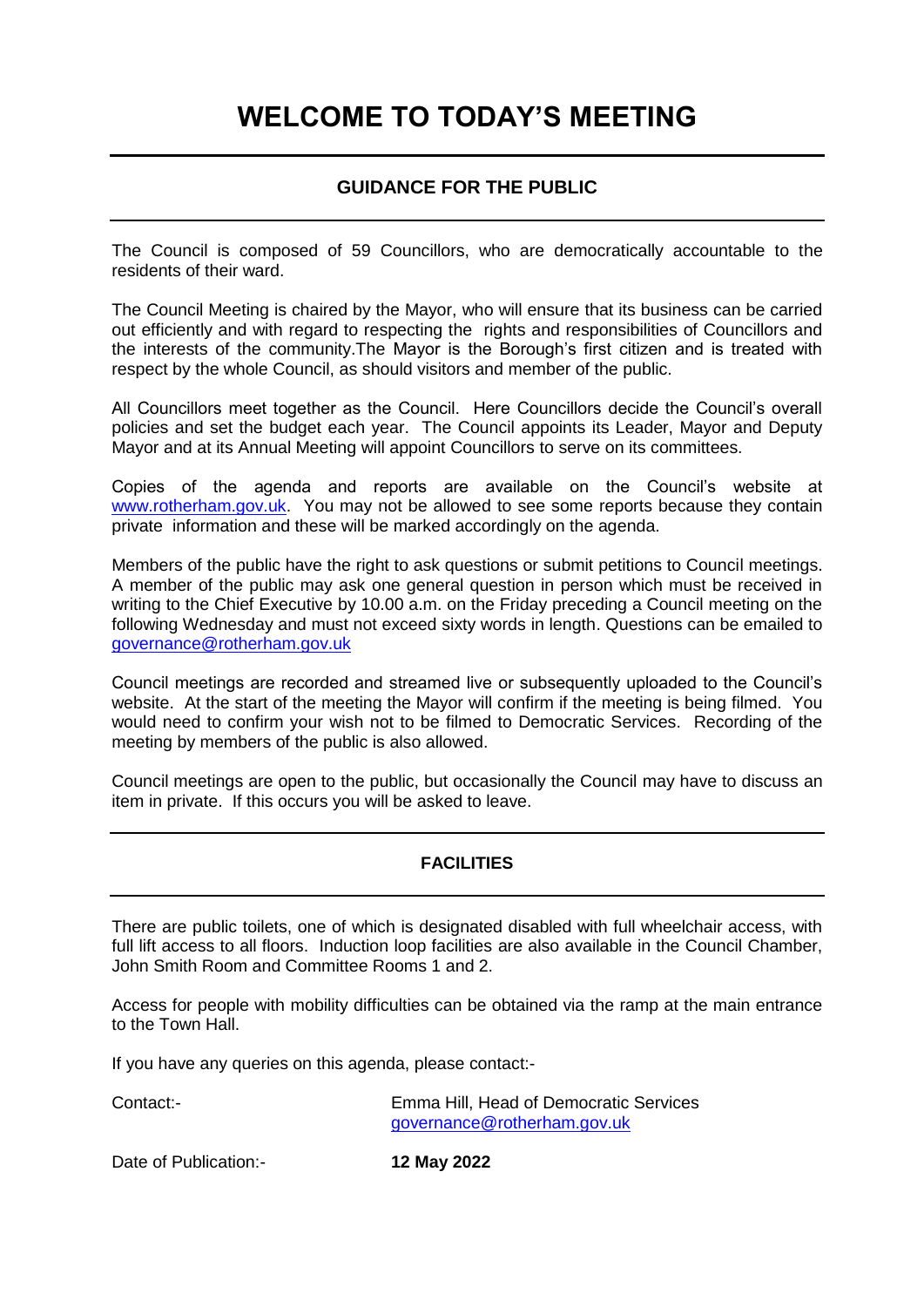### **COUNCIL**

**\_\_\_\_\_\_\_\_\_\_\_\_\_\_\_\_\_\_\_\_\_\_\_\_\_\_\_\_\_\_\_\_\_\_\_\_\_\_\_\_\_\_\_\_\_\_\_\_\_\_\_\_\_\_\_\_\_\_\_\_\_\_\_\_\_\_\_**

### **Friday 20 May 2022 at 2.00 p.m.**

### **THE MAYOR (Councillor Jenny Andrews) DEPUTY MAYOR (Councillor Tajamal Khan)**

### **CHIEF EXECUTIVE (Sharon Kemp)**

### **MEMBERS OF THE COUNCIL**

**BAUM-DIXON, Timothy J. ANDREWS, Jenny AVEYARD, Ben WILSON, Tracey H BALL, Simon A. JONES, Ian P. TARMEY, Drew Simon KEENAN, Eve**

### **ASTON AND TODWICK HOOBER SITWELL**

### **AUGHTON AND SWALLOWNEST KEPPEL SWINTON ROCKINGHAM**

**PITCHLEY, Lyndsay <b>BROWNE, Tony MONK, Gina TAYLOR, Robert Paul CLARK, Maggi WYATT, Ken**

**YASSEEN, Taiba K.**

### **BRAMLEY AND RAVENFIELD MALTBY EAST WALES**

**MILLS, Lewis H.M. HUNTER, Lee J. BECK, Dominic E.**  $REYNOLDS.$  **Gregory** 

**CARTER, Adam J. HUGHES, Rachel E.M. ATKIN, Alan**

### **DALTON AND THRYBERGH RAWMARSH WEST WICKERSLEY NORTH**

**BAKER-ROGERS, Joanna BIRD, Bob ELLIS, Sue BENNETT-SYLVESTER, Michael D.P. THOMPSON, Jill HODDINOTT, Emma E.**

**CASTLEDINE-DACK, Sophie BROOKES, Amy C. WHOMERSLEY, Benjamin J. MIRO, Firas WOODING, Charlie Andrew**

**ALLEN, Sarah A. COOKSEY, Wendy**

### **ANSTON AND WOODSETTS HELLABY AND MALTBY WEST ROTHERHAM WEST**

**BARKER, Aaron LELLIOTT, Denise FISHER, David F. ROCHE, David J. GRIFFIN, Tony**

**HAGUE, Paul**

### **BOSTON CASTLE KILNHURST AND SWINTON (EAST) THURCROFT & WICKERSLEY**

**BRINSWORTH RAWMARSH EAST WATH**

**CARTER, Charlotte R. SHEPPARD, David COWEN, Sheila A.**

### **DINNINGTON ROTHER VALE**

### **GREASBROUGH ROTHERHAM EAST**

**ELLIOTT, Robert W. HALEEM, Rukhsana B. KHAN, Tajamal**

**BACON, Joshua BARLEY, Emily J. BURNETT, Simon L.**

**ALAM, Saghir CUSWORTH, Victoria COLLINGHAM, Zachary A. MCNEELY, Rose M. SANSOME, Stuart J. COLLINGHAM, Thomas R.**

**READ, Chris**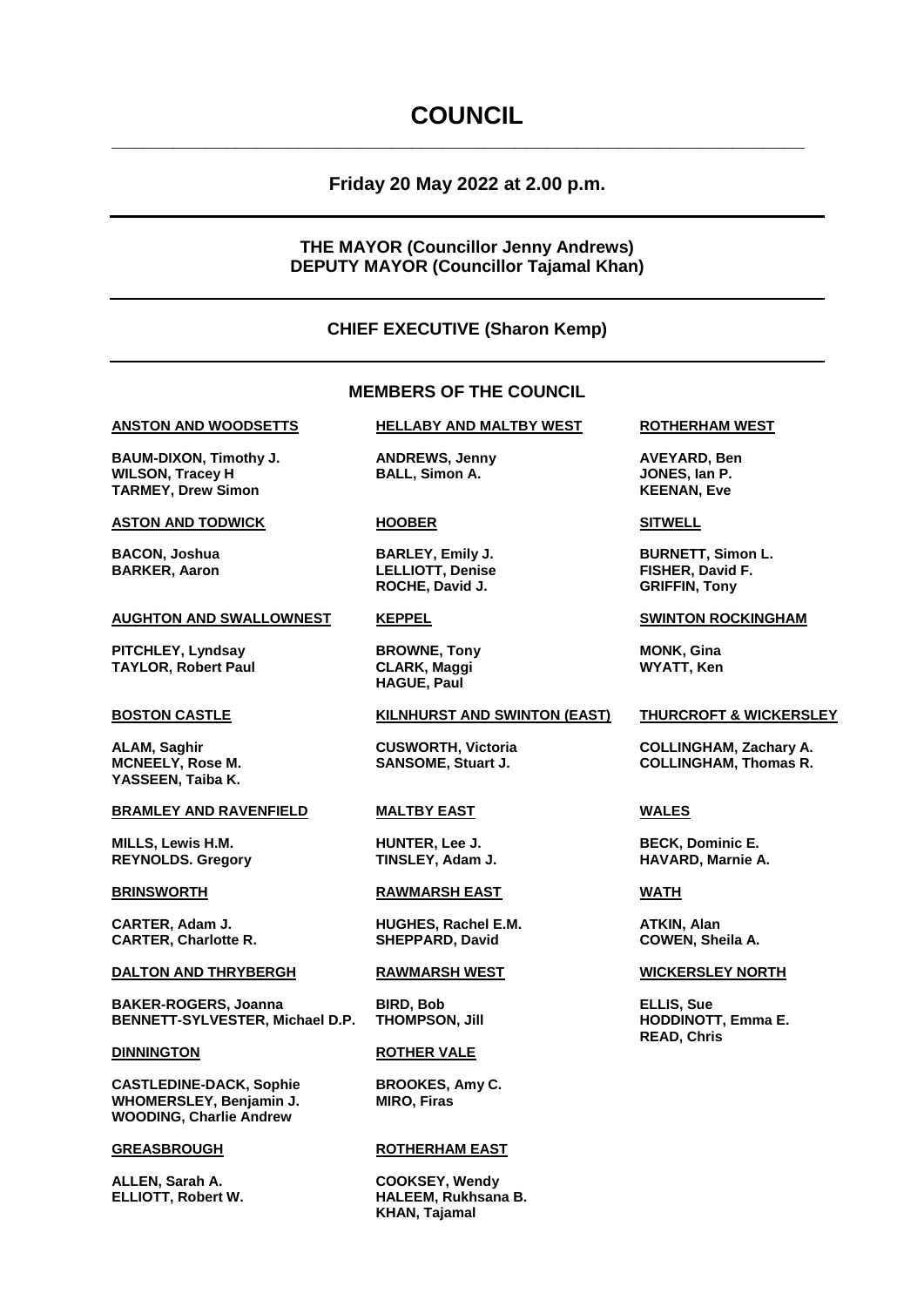# **Annual Council Meeting (Ceremonial) Agenda**

**Time and Date:-** Friday 20 May 2022 at 2.00 p.m.

**Venue:- Town Hall, The Crofts, Moorgate Street, Rotherham. S60 2TH**

### **1. ELECTION OF CHAIR**

To elect a Mayor and Chair of the Council for the 2022-23 municipal year.

**\_\_\_\_\_\_\_\_\_\_\_\_\_\_\_\_\_\_\_\_\_\_\_\_\_\_\_\_\_\_\_\_\_\_\_\_\_\_\_\_\_\_\_\_\_\_\_\_\_\_\_\_\_\_\_\_\_\_\_\_\_\_\_\_\_\_\_**

One nomination for the position of Mayor had been received:-

"That Councillor Khan be elected Chair of the Rotherham Borough Council for the ensuing (2022/23) municipal year and that he be entitled to the style of Mayor by virtue of Section 245(1) of the Local Government Act 1972."

### **2. VOTE OF THANKS TO THE RETIRING MAYOR (COUNCILLOR JENNY ANDREWS)**

A motion for a vote of thanks to the retiring Mayor has been received:

That the Council tender its sincere thanks to Councillor Jenny Andrews for the excellent manner in which she has carried out all her duties as Mayor of the Metropolitan Borough of Rotherham. And that the best thanks of this Council be recorded for the kind and admirable way in which Mrs. Jeanette Mallinder performed the duties of Mayoress and her exceptional support during the three years.

### **3. PRESENTATION OF THE PAST MAYOR'S PENDANTS**

The new Mayor to formally present the retiring Mayor and Mayoress with their past Mayor's pendants.

### **4. ELECTION OF VICE-CHAIR**

To elect a Deputy-Mayor and Vice-Chair of the Council for the 2022-23 municipal year.